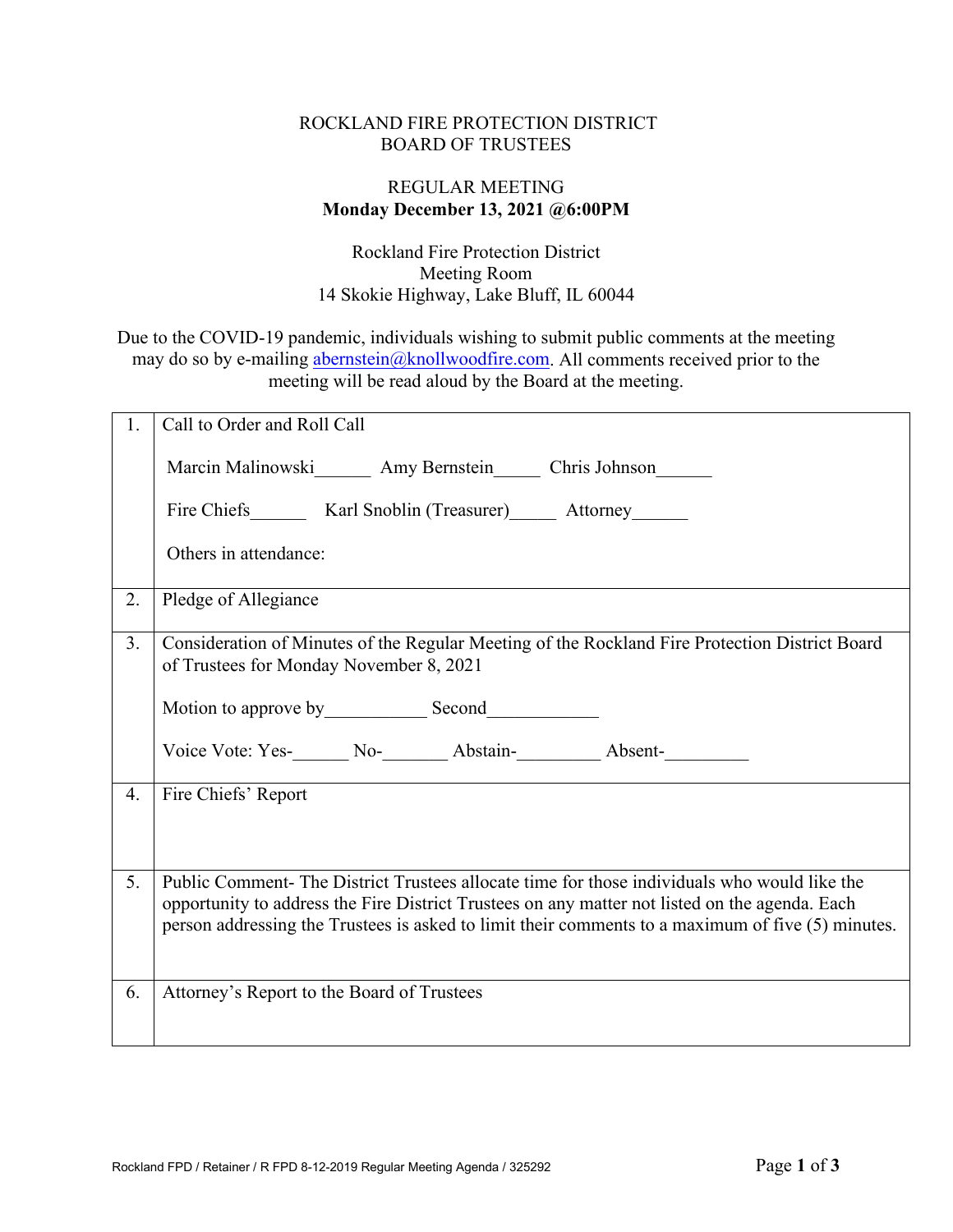| 7.  | Treasurer's Report to the Board of Trustees                                               |
|-----|-------------------------------------------------------------------------------------------|
|     |                                                                                           |
|     | LF Bank & Trust \$<br>LF Bank & Trust-Station Reserve \$                                  |
|     | LF Bank & Trust Capital Investment \$                                                     |
|     | LF Bank & Trust- Checking \$                                                              |
|     |                                                                                           |
|     | Budget tracking update                                                                    |
|     |                                                                                           |
|     |                                                                                           |
| 8.  | Approval of outstanding invoices. Discussion/Action                                       |
|     |                                                                                           |
|     | $\frac{\text{S}}{\text{S}}$                                                               |
|     |                                                                                           |
|     |                                                                                           |
|     |                                                                                           |
| 9.  | Consideration of Ordinance 2021-02 Levying and Assessing 2021 Taxes-Discussion/Action     |
| 10. | Discussion/Action on the Intergovernmental Agreement for Facilities Sharing with Northern |
|     | Illinois Police Alarm System (NIPAS)                                                      |
|     |                                                                                           |
| 11. | Discussion over the IGA pricing formula                                                   |
|     |                                                                                           |
| 12. | Performance Analysis Update                                                               |
|     |                                                                                           |
| 13. | Discussion/action on lease or sale of the Rockland FD Building                            |
|     |                                                                                           |
| 14. | Board discussion/update regarding IDOT improvements                                       |
|     |                                                                                           |
| 15. | 2022 Meeting Schedule- Discussion/Action                                                  |
| 16. | Other items as may be lawfully brought before the Board - Discussion only                 |
|     |                                                                                           |
| 17. | Adjournment                                                                               |
|     |                                                                                           |
|     |                                                                                           |
|     |                                                                                           |